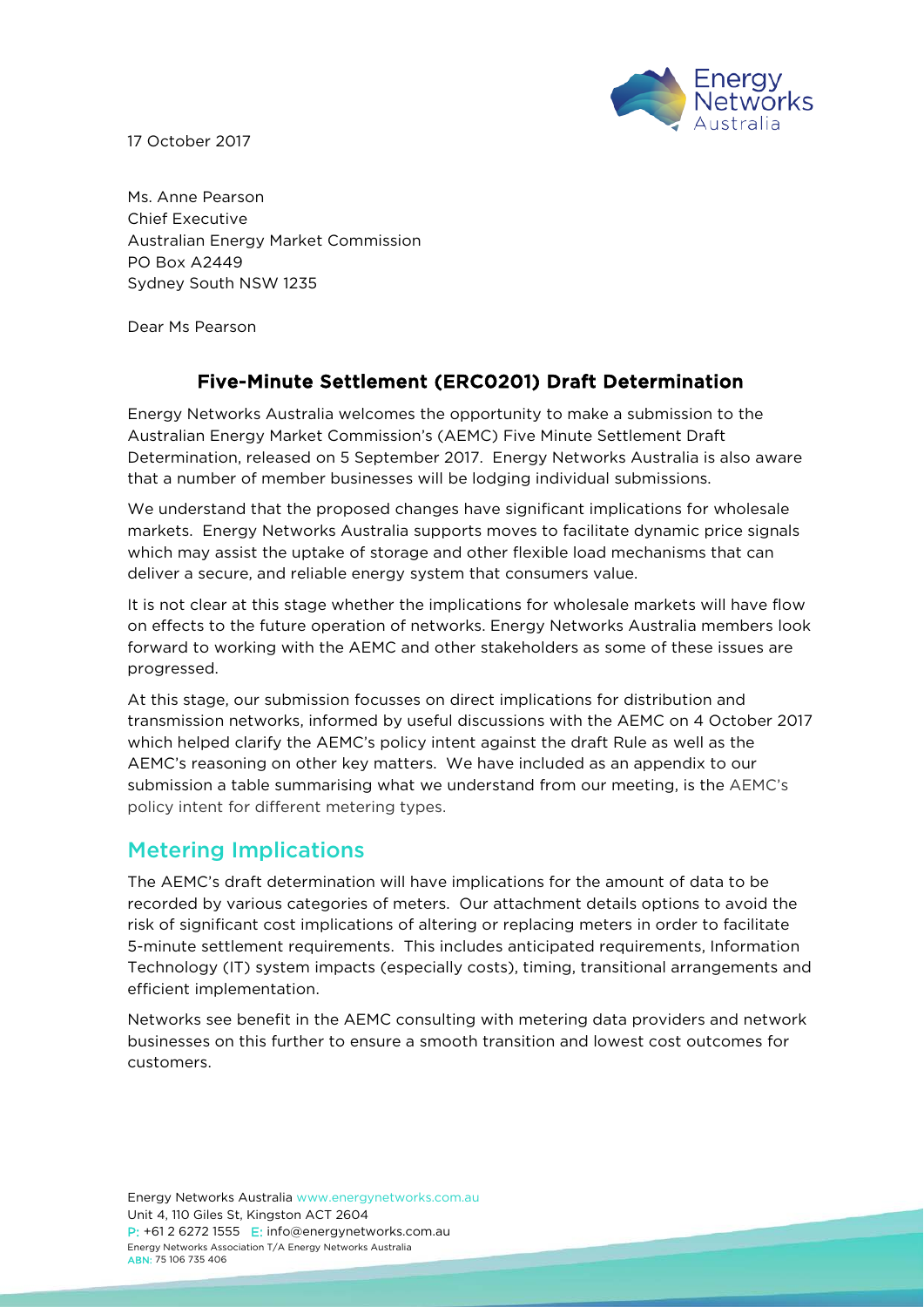

# Interplay with jurisdictional legislation and arrangements

The proposed changes will be influenced by interaction with existing legislative arrangements in NEM jurisdictions. Our attachment notes our preference for the application of the Rule in Victoria in the context of existing and planned legal arrangements and Government Orders.

# Avoiding inadvertent impacts and unintended consequences on transmission pricing practices.

We raised in our previous submission the potential impacts this rule may have on network pricing. These concerns do not appear to have been addressed in the Draft Rule. We understand that the AEMC is keen to avoid unintended consequences on transmission and distribution pricing, unnecessary price volatility and to confuse current regulatory intent. Our attachment elaborates on a number of important issues with network pricing approaches and requirements in the current drafting that may assist the AEMC in this regard.

Our members look forward to further engagement with the AEMC on some of the issues raised in our submission. Should you have any additional queries, please contact Norman Jip, Energy Network Australia's Senior Program Manager – Transmission on (02) 6272 1521 or [njip@energynetworks.com.au](mailto:njip@energynetworks.com.au)

Yours sincerely

Willer

Andrew Dillon Interim Chief Executive Officer

<u>a bandar a shekara ta 1999 a tsara tsara tsara tsara tsara tsara tsara tsara tsara tsara tsara tsara tsara tsar</u>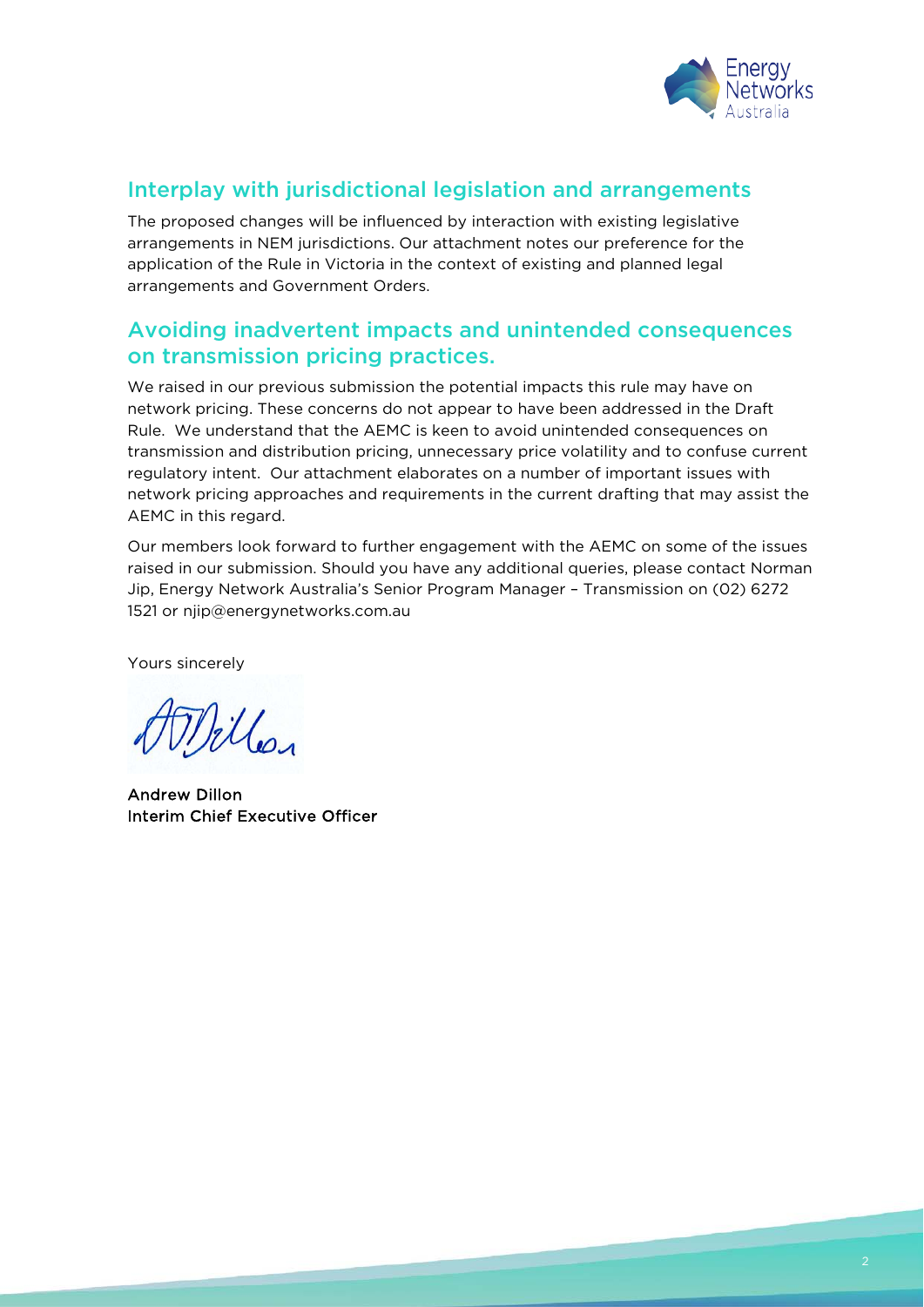

# Attachment – further explanation of key issues

# Understanding potential metering implications

#### Comments on Policy Intent for meter types

#### *Treatment of Type 4, 4A and 5 Meters*

Energy Networks Australia currently understands that manually read interval meters, type 4A or type 5 meters need to have 200 days memory capacity with a 30-minute trading interval, whilst the storage requirement for remotely interval read meters in National Electricity Rules (NER) 7.8.2 (a) (9) is 35 days.

In interpreting the AEMC's updated policy intent included in Appendix #1, the AEMC has made it clear that all new and replacement Type 4, 4A and 5 meters need to deliver 5-minute data after 1 July 2021 for all these categories of meters, installed post 1 December 2018.

This represents nearly a sixfold increase in the meters' storage, which would increase meter costs. Type 4A and 5 meters are required to store 200 days of 5-minute energy data, which may include multiple data streams (e.g. dedicated circuits for controlled load) and the requirements of minimum services specification (e.g. storing average voltage). There are also circumstances where type 4 meters would need memory capacity to store 200 days of 5-minute energy data.

A complicating factor is that metering providers, when installing type 4 meters, often do not know prior to installing a meter whether:

- » there is adequate telecommunications service availability; or
- $\lambda$  a small customer refuses to have a type 4 meter with remote access.

In the latter case, the metering installation would need to be altered to a type 4A metering installation, generally by disabling or physically removing the communications module. To mitigate the risk of retrospective meter replacements, metering providers may need to deploy the same physical meter for Type 4 and 4A situations.

This issue can be addressed as part of the final 5-minute settlement rule. The AEMC has the opportunity to alter the energy data minimum storage requirement for any meter type or to propose additional exemptions proposed in clause 7.8.2(a1) of the draft rule. As noted in earlier submissions, the meter configuration for various network tariffs can impact data storage capacity. It is recommended that the AEMC discuss with Metering Coordinators and industry stakeholders to determine whether all meter variants currently being provided for small customer metering can store 200 days of 5 minute energy data. It is clear that where small customer metering is remotely read or read on a monthly basis, that 200 days of storage is not required.

The AEMC may consider it prudent to alter:

- the requirement for 200 days of storage if a meter is read monthly or remotely read on a daily basis;
- » exemptions specified in the draft rule, new clause 7.8.2 (a1), to include type 4A and type 5 meters; and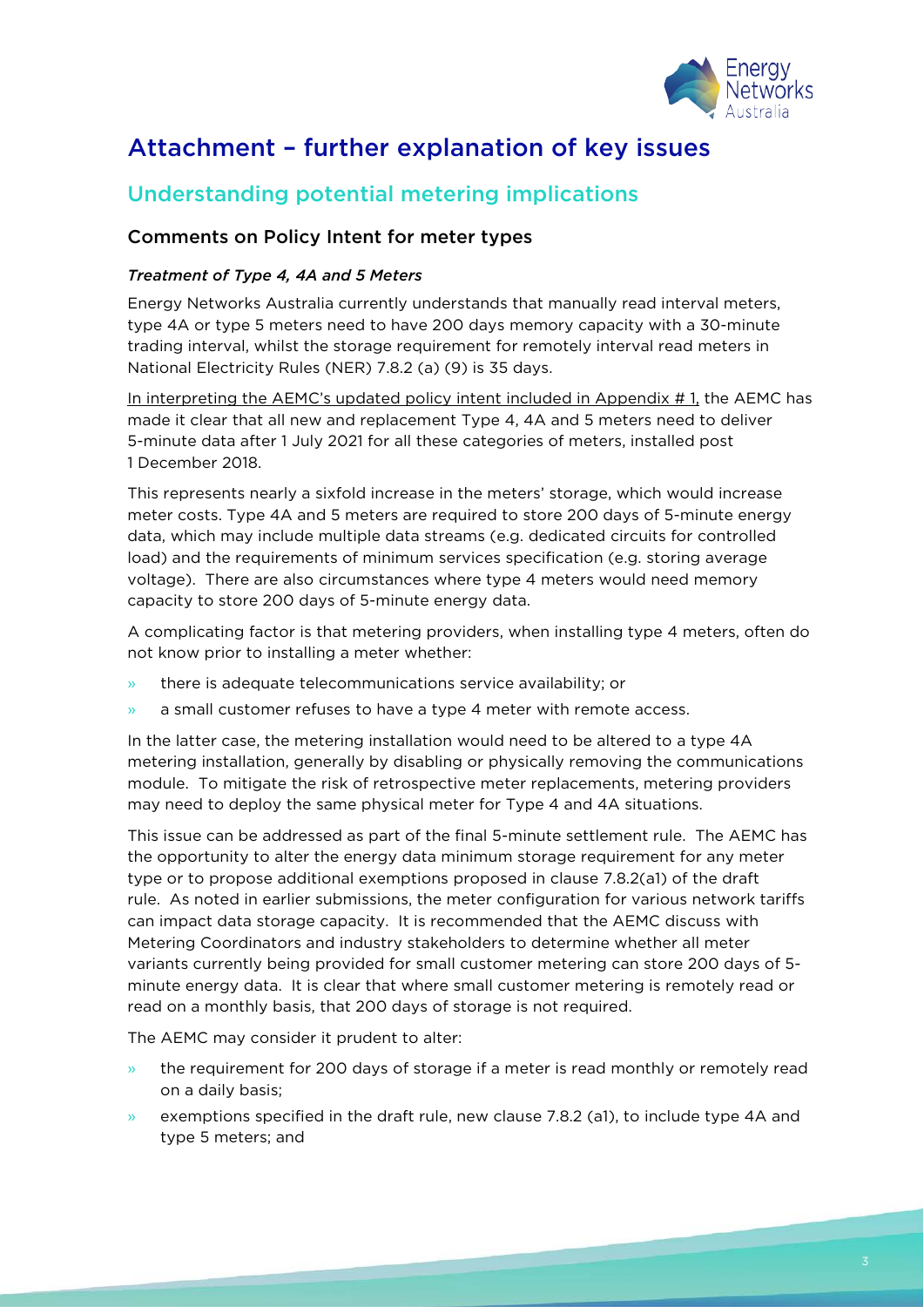

» the 5-minute settlement rule to allow manually read 4A and type 5 meters continue with 200 days memory capacity and manual reads collecting 30-minute meter data

We recommend the AEMC consult on options to address meter storage capacity with meter service providers and network service providers in order to avoid significant cost implications of restricting meter variants to high storage capacity meters and circumstances where the replacement of existing meters is required.

We also recommend that the drafting in NER 11.100.5 be amended to ensure that the exemption procedure will be by meter models and will allow a meter model that is exempt to be refurbished and re-used. It is important that exemption processes are not burdensome and do not result in additional cost increases ultimately borne by customers. An exemption process with individual NMI level assessment and paperwork would be inefficient.

#### *Treatment of Victorian Type 5 AMI meters*

Victorian Distribution Businesses intend to work with their State Government to develop the most efficient policy outcomes for customers. Subject to the government determination and implementation timeframe, there may be more than 2 million meters providing 5-minute data on a daily basis to AEMO for settlement in Victoria alone.

In order to efficiently deliver this outcome, it is important that the data storage requirement in clause 7.8.2(a)(9) of the Draft Rule be extended to meters that are registered in the market as type 5 meters, but have remote data acquisition.

Currently, clause 7.8.2(a)(9) of the NER states:

"7.8.2 (a)(9) includes facilities for storing *interval energy data* for a period of at least 35 *days* if the *metering installation* is registered as a type 1, 2, 3 or 4 *metering installation*;"

If the Draft Rule were not amended to recognise Victorian type 5 AMI meters, AEMO may consider it is beyond their power to exempt type 5 AMI meters from complying with the 200 days data storage requirement. This could have material cost implications for Victorian electricity consumers. Accordingly, the AEMC should amend clause 7.8.2(a)(9) to include Victorian type 5 AMI meters as they have remote data acquisition, but registered in the market as type 5. Amending 7.8.2 (a)(9) on this basis would not impact retailers and networks in other jurisdictions.

#### *Type 7 Meters*

The Draft Rule and the AEMO high level design paper indicate that type 7 meters will need to deliver 5-minute data rather than 30-minute data from 1 July 2021. Services such as public lighting, are usually assigned to type 7 meters because they have a flat line, predictable load profile. It is difficult to understand the benefit in converting a 30 minute flat load to 5-minute increments for these type of services. The on/off times, which will occur within the 30-minute increment, are expected to have a limited settlement benefit with the increased accuracy/granularity of 5-minute data. AEMO will already be profiling 30-minute data to 5 minute data for some years to come as old type 5/6 meters are replaced with national minimum specification meters with 5-minute data capability.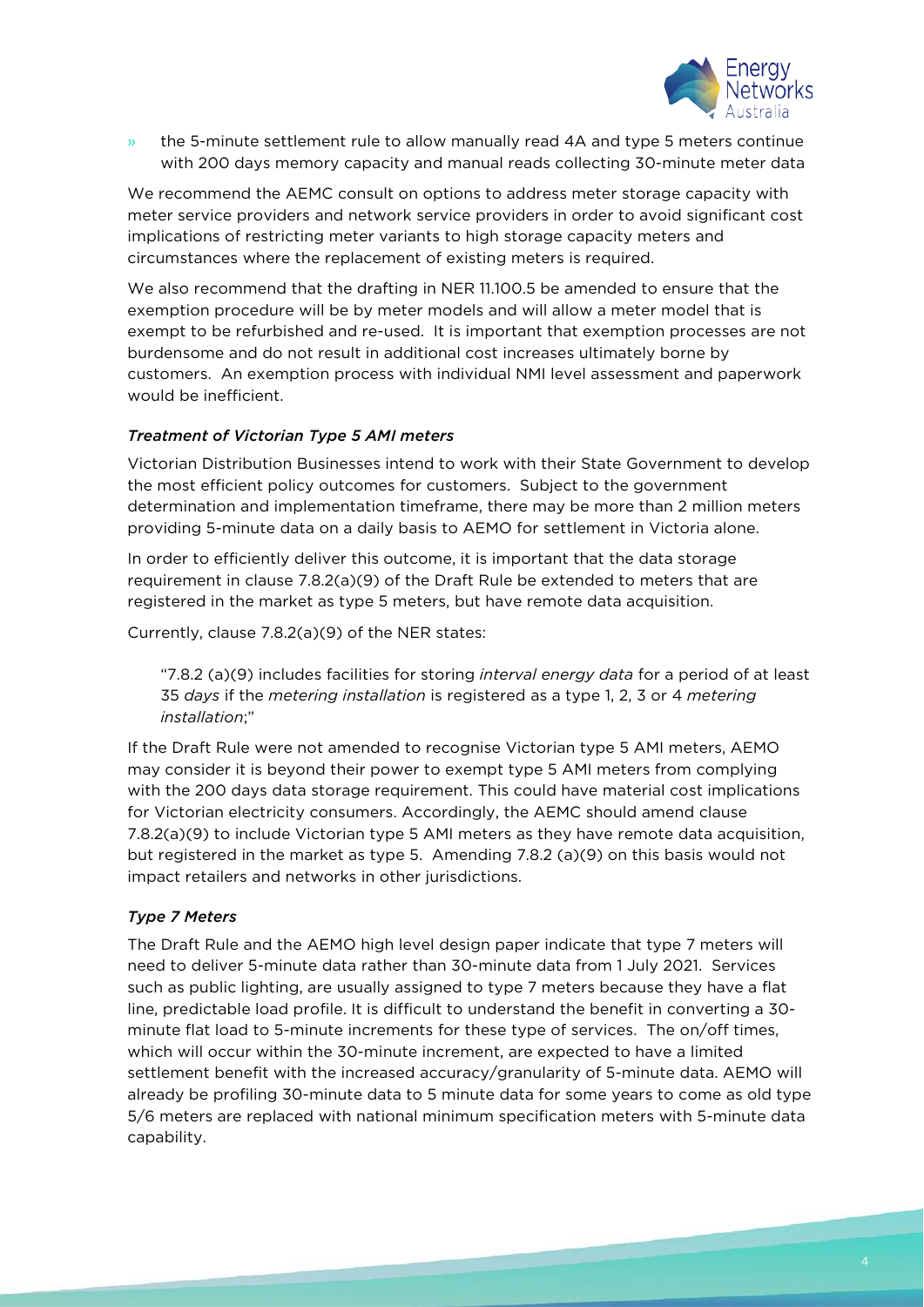

Members continue to challenge whether long term customer interests are served by moving services which attract Type 7 meters to 5-minute settlement arrangements. Initial investigations indicate a cost of between \$3 and \$5 million will be required to upgrade, for example, TasNetworks' systems to manage the change.

#### *Sample Meters*

Currently NSW, Queensland and South Australia are obligated to provide 30-minute metering data to support AEMO's calculation of the network system load profile. This is achieved by Local Network Service Providers installing at least 200 interval meters (called sample meters) at sites that have controlled load. With 5-minute settlement, AEMO has acknowledged that they will have to re-design and make changes to their system. This is an opportunity to move away from these sample meters and instead use the interval meters installed under Power of Choice.

Energy Networks Australia supports solutions which allow for the calculation of controlled load profiles without sample meters. With more metering data available for sampling the controlled load profile this will result in a more accurate network system load profile which becomes more important under 5 minute settlements. In addition, there will be a significant reduction in the costs of identifying and installing new sample meters when an existing sample meters are replaced by an advanced meter under Power of Choice.

#### Transitional Requirements for metering arrangements

Energy Networks Australia noted in discussions with the AEMC on 4 October 2017, the benefits in converging the existing dates for the IEC (December 2018) and for AEMO to finalise their relevant procedures (currently December 2020) and tasks to 1 December 2019. Given the current two-year divergence and the need for testing and bedding down systems, it would appear sensible to agree to 1 December 2019 as a new common target date.

Energy Networks Australia also recommends that the AEMC alter 11.100.2 (a) and (b) to enable B2B and NEM procedures to be finalised by 1 December 2019 allowing participants more than the proposed seven months to finalise system design, business requirements, change of Metering Coordinator contracts, build and test etc.

Energy Networks Australia further recommends that the AEMC alter 11.100.5 to require the exemption procedure to be established by 1 December 2019 rather than 1 December 2020.

The AEMC is aware of some stakeholder issues with the Power of Choice reforms delivering on 1 December 2017 and the concerns about delaying the commencement date or the need for 'soft starts'. A Post Implementation Review of Power of Choice is necessary to examine the governance and the late release of final procedures. Learning from recent implementation issues would minimise risks on customers and stakeholders of the (at the very earliest) 1 July 2021 date.

The AEMC may also wish to consider the early establishment of a cross stakeholder governance group to be deployed early in the program for the delivery of the reform and development of the more detailed procedures.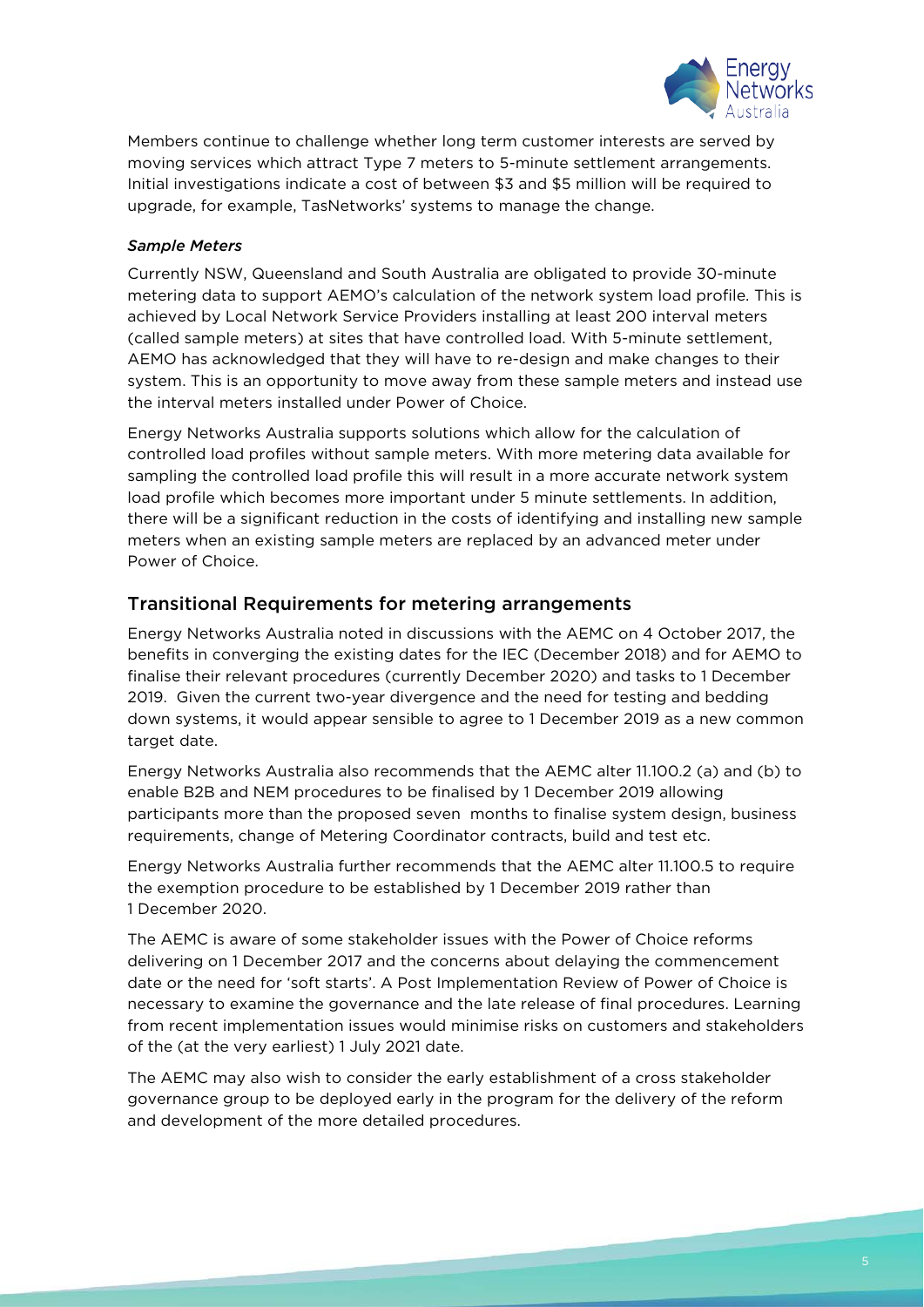

Energy Networks Australia suggests that no specific software changes need to be in place or mandated by 1 December 2018, only the relevant meter hardware. In addition, we propose that no 5-minute data should need to be provided/required pre 1 July 2021 (or 6 months prior), this in effect means all participants systems need to be ready by 1 July 2021 to receive 5-minute data and provide such 5-minute data.

The AEMC also needs to consider and address the pent up volume of meters installed in late 2018, and during 2019 to 2021 of mass market meters. These should convert to 5-minute data provision in an orderly manner over a six to 12 month period and not on a 'big bang' basis on 1 July 2021. A new provisional rule should be added to provide some flexibility for such a staged approach.

#### Implementation

Some issues for consideration by the AEMC and AEMO include:

- » Need to address any concerns/risks of a major IT commencement on a Thursday, meaning there will be a settlement week that will have two data files per meter, one on a 30-minute basis and one on 5-minutes. However, Energy Networks Australia acknowledges that there are benefits of starting a new regime at the beginning of a financial year/start of the month.
- » New file formats, and the administration and management of the change from settlement-week data delivery to settlement-day data delivery or within day delivery. This is a significant change to core IT and metering systems.
- » A consolidated table outlining key dates for metering requirements would also help Transmission Network Service Provider (TNSP) members who are performing the Metering Coordinator Role to fulfil its required functions.
- » AEMO's high-level design is suggesting a new meter data file format, called NEM22, be introduced and that the Meter Data Provision Procedure be updated to provide an option to allow the proposed NEM22 to be supplied to customers. It is not clear what benefit will be achieved by the introduction of NEM22. As such, Energy Networks Australia reserves its opinion on the value or otherwise of this until more information regarding the purpose and benefits are provided to stakeholders.

# Interplay with jurisdictional legislation and arrangements

### 7.8.3. Victorian Government Orders

l

The Victorian DNSPs have installed more than 2.8 million type 5 AMI meters under a mass AMI rollout program.

The Victorian Government has gazetted Ministerial Orders<sup>[1](#page-5-0)</sup> (Orders) to not implement competition in metering services in Victoria as required under the NER. These Orders, effectively appoint Victorian distribution network service providers (DNSP) as the Metering Coordinator for small retail customers with an annual volume consumption of

<span id="page-5-0"></span><sup>1</sup> Ministerial Orders made under section 16BA(1) of the National Electricity Victoria Act 2005 and sections 15A and 46D of the Electricity Industry Act 2000.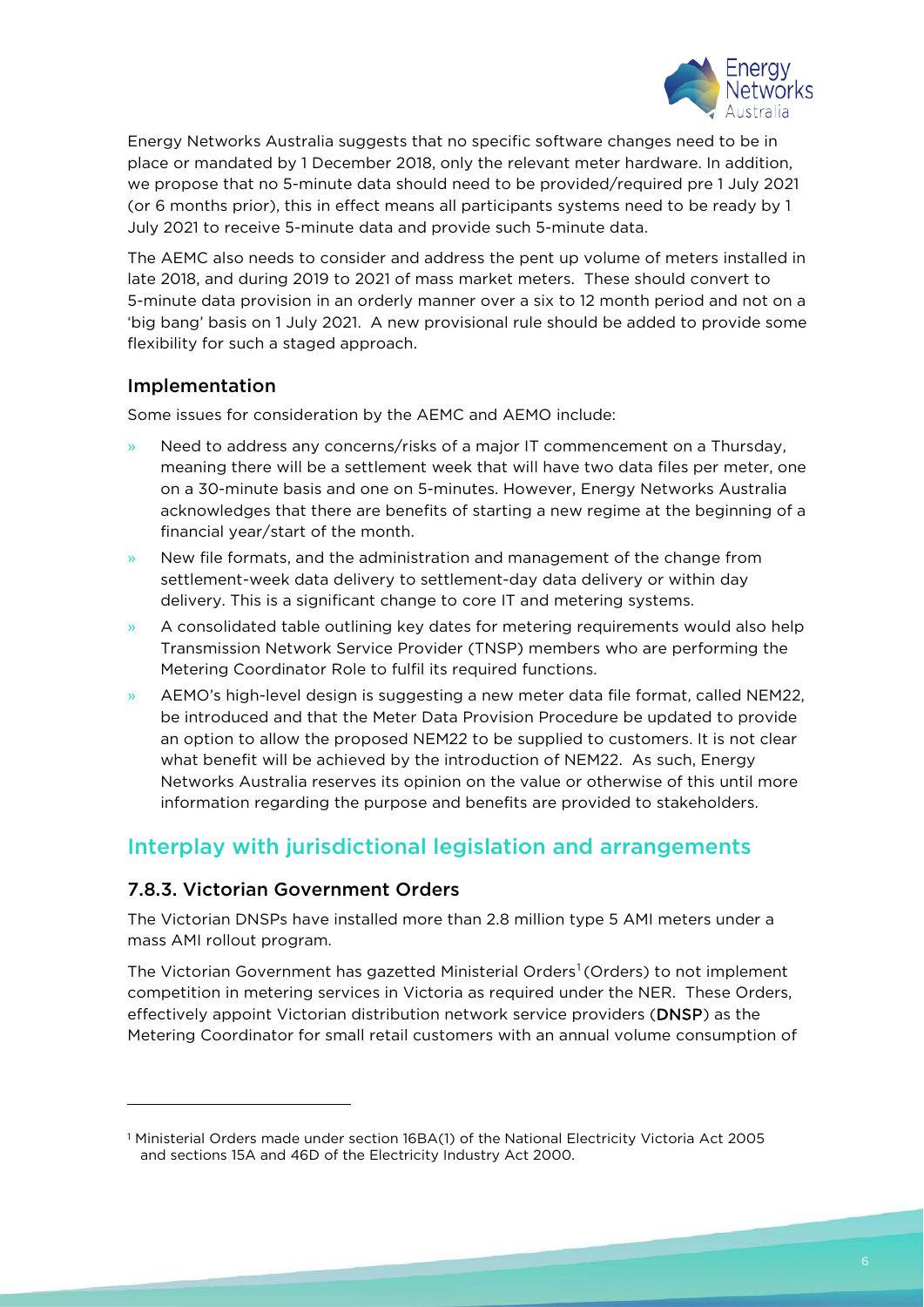

electricity of less than 160MWh. The Order also require these DNSPs to install type 5 AMI meter<sup>[2](#page-6-0)</sup> but for it being capable of remote acquisition.

The AEMC's draft rule does not require all 5 and 6 meters that are already installed to provide 5-minute data at the commencement date. The data from these meters will be profiled to 5-minute trading intervals by AEMO using net system load profiles. More than 2.8 million type 5 AMI meters have been installed in Victoria under previous metering initiatives. Our Victorian DNSP members consider the profiling approach will reduce the cost of hardening the communications network (e.g. access points and relays, and backhaul) and data storage costs associated with the rule change. We appreciate that the AEMC is mindful of the costs necessary to upgrade the installed type 5 meters to enable 5-minute interval data capability and related communication systems, IT systems and data storage.

Energy Networks Australia notes that there are further considerations for the Victorian Government that have the necessary powers under the National Electricity (Victoria) Act to extend the five-minute settlements rule to more Victorian customers. In respect to these options, Victorian DNSPs intend to liaise with the Victorian Government with an aim to develop the most efficient policy outcomes for all Victorian customers. It may also be appropriate for the AMI Service Levels Specification and Minimum AMI Functionality Specification to be adjusted, to allow more time to collect, process, and deliver 5-minute metering data.

# Avoiding inadvertent impacts and unintended consequences on transmission pricing

Energy Networks Australia noted concerns with the potential impact of this rule on transmission pricing in our submission to the AEMC's Direction Paper<sup>[3](#page-6-1).</sup> We take this opportunity to provide further detail on these concerns, as they do not appear to be addressed in the AEMC's Draft Determination.

#### *Current drafting concerns*

Energy Networks Australia interpretation is that the 'draft Rule' makes no changes to the definition of the Modified Load Export Charge (MLEC) Cost Reflective Network Pricing (CRNP) Methodology. The definition as it stands in Chapter 10 of the National Electricity Rules, references the defined term of 'trading interval' which at the time of the interregional transmission charging rule change (2013) was made, was intended to reflect the 30-minute demand periods used for pricing and charging in all regions.

If not addressed this would result in the Modified Load Export Charge being calculated on 5-minute flows and would potentially draw intra-regional pricing and charging into a 5-minute framework with potential material impacts on customers through higher charges and augmentation triggers under jurisdictional planning frameworks.

Similarly, while a move to 5-minute periods for the calculation of actual versus agreed maximum demand is not specifically canvassed in the draft determination it is important

l

<span id="page-6-0"></span><sup>&</sup>lt;sup>2</sup> Advanced Metering Infrastructure Meters that comply with the Minimum Functional Specification (Victoria)

<span id="page-6-1"></span><sup>&</sup>lt;sup>3</sup> Refer to pages 4, 8 and 9.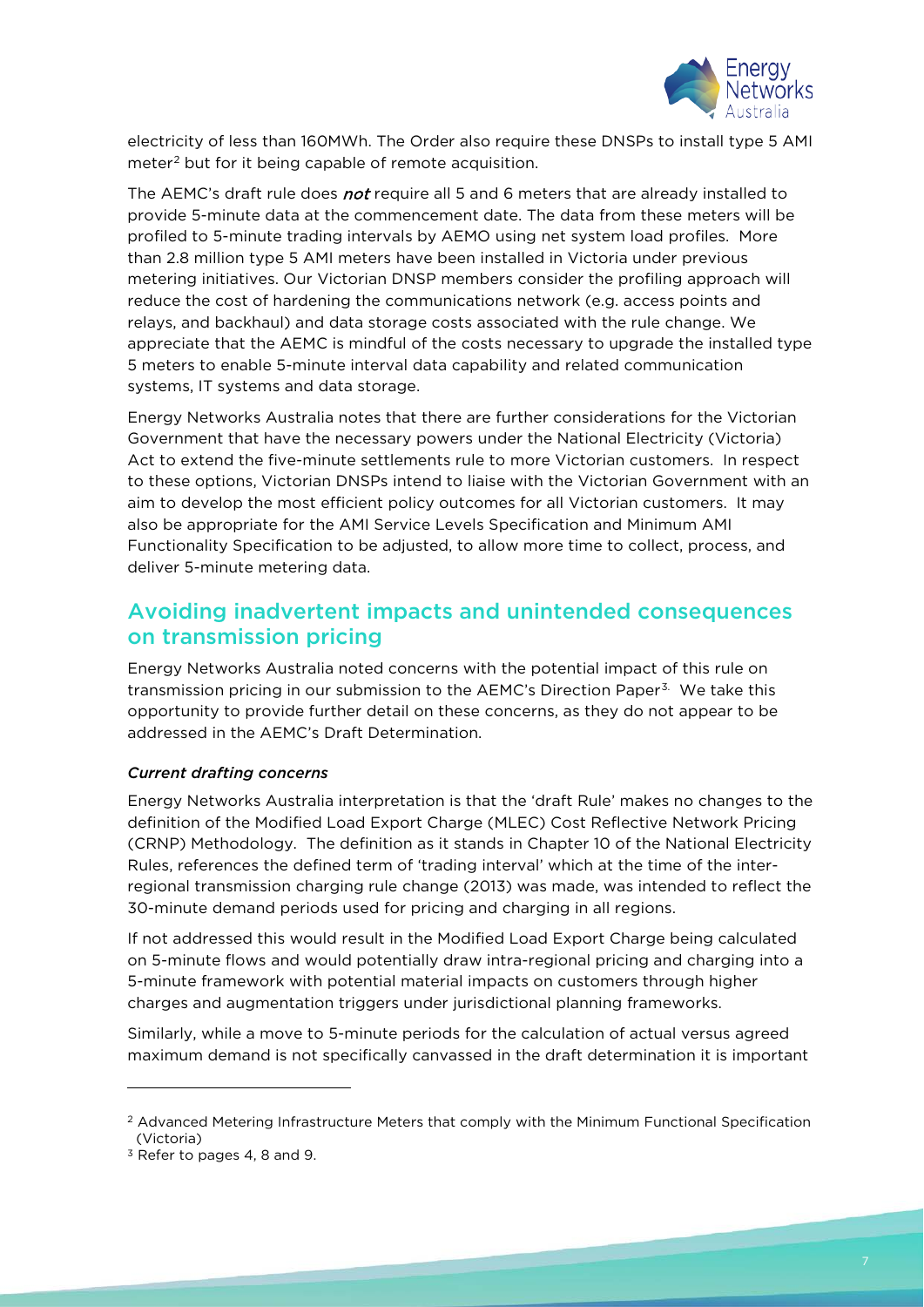

to ensure that this does not inadvertently occur via the use of the term trading interval in Transmission Connection Agreements, which would also move from 30 to 5 minutes.

#### *Reasons to retain current transmission pricing arrangements*

It is our understanding, that to date, in neither AEMC discussions with us or our members nor AEMC documentation on this rule change proposal, has it presented a case or undertaken a quantification of the impact on customers of the potential impacts on existing transmission pricing arrangements. While we have not undertaken specific analysis of the precise impacts, pricing managers are confident that the proposed changes would impact end user prices, whilst not necessarily delivering more efficient outcomes in terms of better signalling of future network costs.

The intent of cost reflective network pricing is to identify the peak utilisation of network elements, which are likely to lead to augmentation and allocate the associated cost of those elements to the connection points driving the utilisation of those elements.

Currently the conditions for determining the utilisation of the transmission network and hence intra-regional transmission prices and charges are based on 30-minute demand, which is broadly consistent with the thermal characteristics of transmission lines and transformers. That is 30-minute demand is an appropriate measure of the drivers of augmentation.

Energy Networks Australia considers there are a number of robust reasons to leave transmission pricing arrangements as they fundamentally are. These include:

- » A 5-minute measure of demand will drive up apparent system demand at connection points. This is likely to drive up non coincident system demand as it is the sum of individual connection point demands
- » 5-minute demands will potentially require customers to specify higher demands as they do not have the benefit of averaging out minor spikes. This in turn may (inappropriately) trigger augmentations at connection points, particularly for transformers, for example under the South Australian electricity transmission code (ETC). Similarly, a material issue is the use of 30-minute demand data in the reliability framework under the SA ETC and in the transmission pricing and charging framework. Currently, 30-minute periods are used for demand calculation, which is broadly consistent with the basis on which lines and transformers are rated
- » 5-minute demand is inherently more volatile and would potentially trigger demand exceedances that should not drive augmentation requirements. This is just as pertinent to distribution demand pricing
- » Direct connect customers do not typically have the benefit of diversity in the underlying load that a Distributor has, so will more than likely be disproportionately impacted
- » A 5-minute MLEC may or may not drive price volatility but a 30-minute period provides a reasonable proxy given the broader 15 minute and half hour ratings used for operating interconnector assets
- » For the most part, the wider transmission pricing/AEMC Rules framework is not tied to any time definition/dimension and the Australian Energy Regulator (AER) is the NEM institution mostly driving this issue. Energy Networks Australia also considers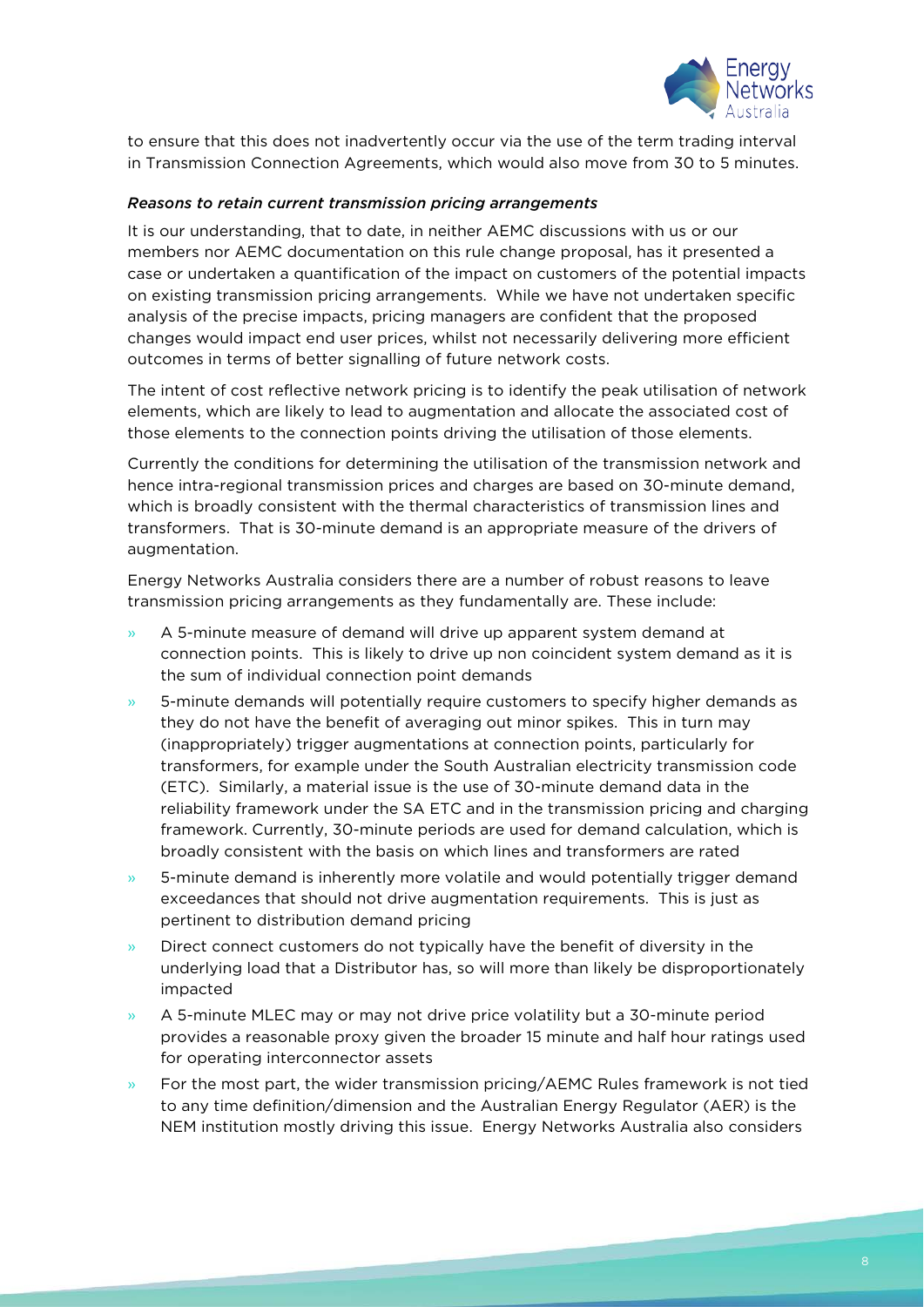

that one of the original drivers for choosing 30-minutes at NEM commencement was to minimise any additional unnecessary price volatility.

This was reinforced as part of the re-write of the National Electricity Code to the National Electricity Rules where we would refer the AEMC to a 2006 requirement in its own 2006 Final Determination for prescribed transmission services. In effect, the AEMC delegated to the AER responsibility to address this issue when drafting its pricing guidelines. The AER then summarised the price structures used by all TNSPs, with one common factor being that price structures reflected the National Electricity Code's wording for demand prices to be \$ per kW measured over a metered half hour. The following came from the certified Code at the time:

#### *6.5.4(c)(1) Customer TUOS usage prices and charges (CERTIFIED INITIAL RULES)*

*Demand based prices (eg. \$ per maximum kW measured as the average kW over a metered half hour or \$ per maximum KVA measured as the average kVA over a metered half hour;*

It is also likely that the TNSP industry approved software (TPRICE) used for the calculation of transmission prices will not likely be capable of handling and managing the potential six-fold increase in data.

#### *Amendments required to retain current transmission pricing arrangements*

We propose that this definition be changed to *30-minute period* (or to the applicable defined term in the final Rule).

We also note the draft rule requires distribution demand pricing to change to 5 minutes where the metering is changed to recording 5-minute interval energy data. These demand pricing changes are effected by the draft rule in the following ways.

- The draft rule removes the reference to DNSPs charging demand charges on a half hourly basis in clause 6.20.1(a)(2)(i). This subsequently requires distribution demand pricing to change to 5 minutes;
- » By not changing 6.20.1(e) to allow distribution network billing to use 30-minute data, despite settlements ready data or metering data being available.

Energy Networks Australia recommends that the AEMC amend the rules to ensure changes to enable 5 minute settlement do not impact current transmission pricing arrangements. We believe this can be achieved by clarifying the definition for Modified Load Export Charge Cost Reflective Network Pricing.

If the AEMC is still minded to examine whether 5 minute settlement should be more broadly applied to transmission and relevant distribution pricing arrangements, it should be considered outside the scope of the current rule change consultation and subject to separate consultation and analysis of customer impacts and benefits.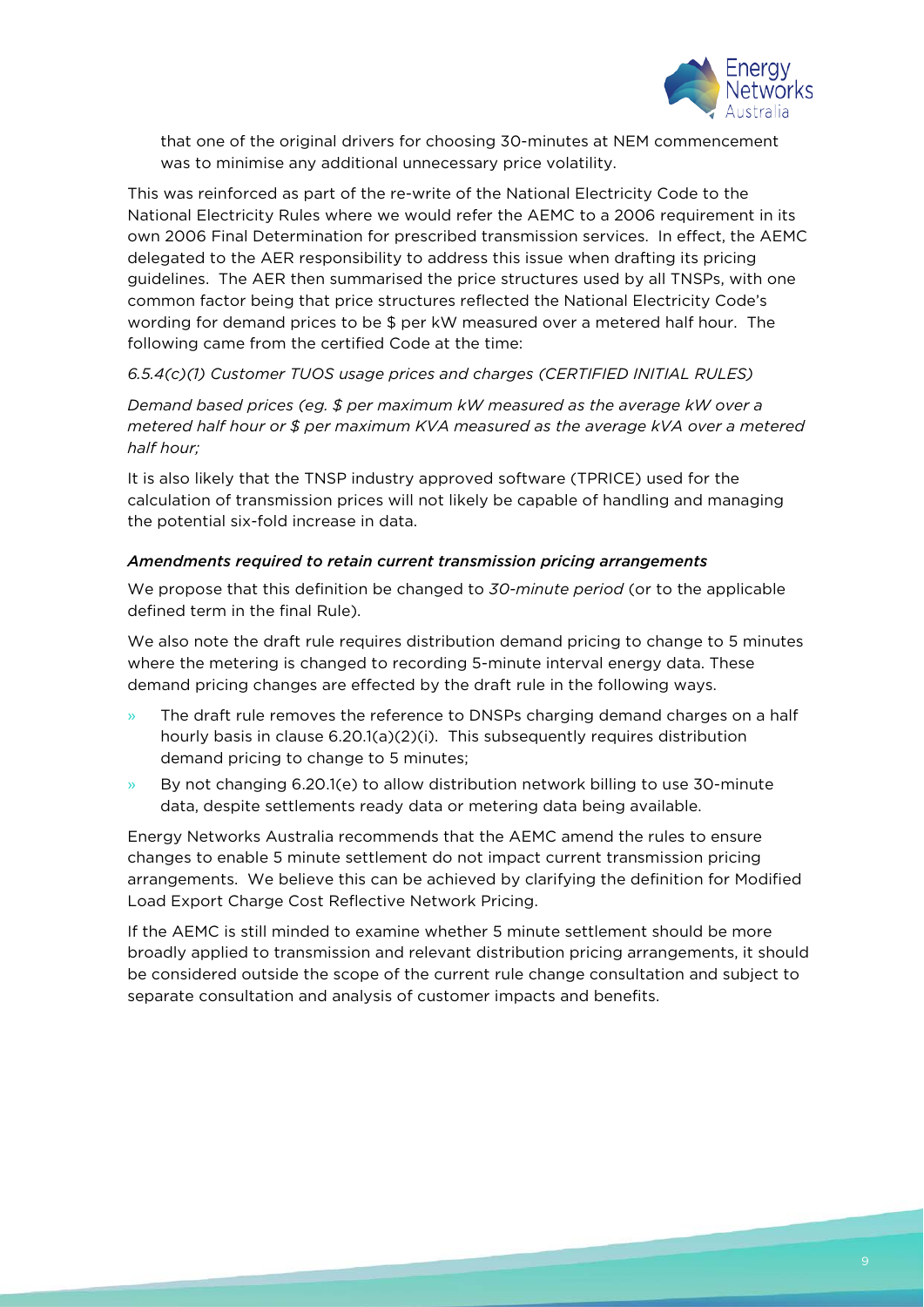

## Appendix Table 1: (Updated) AEMC Policy intent for different metering types as provided 4 October 2017

| Meter type                                                            | <b>Treatment</b><br>under<br>30 minute<br>settlement      | <b>Proposed treatment</b><br>under 5 minute<br>settlement of meters<br>installed before 1 Dec<br>2018 | Proposed treatment under 5 minute<br>settlement of new and replacement<br>meters (installed after 1 Dec 2018)                                                                                                          | Comment                                                                                                                                                                              | Clause in<br>draft rule  |
|-----------------------------------------------------------------------|-----------------------------------------------------------|-------------------------------------------------------------------------------------------------------|------------------------------------------------------------------------------------------------------------------------------------------------------------------------------------------------------------------------|--------------------------------------------------------------------------------------------------------------------------------------------------------------------------------------|--------------------------|
| Type $1-3$                                                            | 30 minute data<br>collected and<br>used for<br>settlement | data collected and used<br>for settlement for all<br>meters.                                          | From 1 July 2021, 5 minute From 1 December 2018, all new and<br>replacement meters must be capable of<br>providing 5-minute data.<br>From 1 July 2021, 5-minute data from<br>these meters will be used for settlement. | Obligation on<br>Metering Data<br>Provider to provide<br>5-minute data from<br>these meter types.                                                                                    | 7.10.5(a)<br>11.100.4    |
| Type 4<br>meters at<br>transmission<br>and<br>wholesale<br>boundaries | 30 minute data<br>collected and<br>used for<br>settlement | From 1 July 2021, 5 minute<br>data collected and used<br>for settlement.                              | From 1 December 2018, all new and<br>replacement meters must be capable of<br>providing 5-minute data.<br>From 1 July 2021, 5 minute data from<br>these meters used for settlement.                                    |                                                                                                                                                                                      | $7.8.2$ (b1)<br>11.100.4 |
| Type 4 (all<br>not included<br>above); and<br>Type 4A                 | 30 minute data<br>collected and<br>used for<br>settlement | 30-minute data collected<br>and profiled to 5-minute<br>resolution using NSLP<br>methodology.         | From 1 December 2018, all new and<br>replacement meters must be capable of<br>providing 5- minute data.<br>From 1 July 2021, 5 minute data from<br>these meters used for settlement.                                   |                                                                                                                                                                                      | 7.10.5(b)<br>11.100.4    |
| Type 5                                                                | 30 minute data<br>collected and<br>used for<br>settlement | 30-minute data collected<br>and profiled to 5- minute<br>resolution using NSLP<br>methodology.        | From 1 December 2018, all new and<br>replacement meters must be capable of<br>providing 5- minute data.<br>From 1 July 2021, 5 minute data from<br>these meters used for settlement.                                   | The proposed rule<br>does not specifically<br>state type 5 meters<br>must be replaced by<br>a type 4 meter, rather<br>requires that the new<br>meters must provide<br>5-minute data. | 7.10.5(b)<br>11.100.4    |

Energy Networks Australia [www.energynetworks.com.au](http://www.energynetworks.com.au/) Unit 4, 110 Giles St, Kingston ACT 2604 P: +61 2 6272 1555 E: [info@energynetworks.com.au](mailto:info@energynetworks.com.au) Energy Networks Association T/A Energy Networks Australia ABN: 75 106 735 406